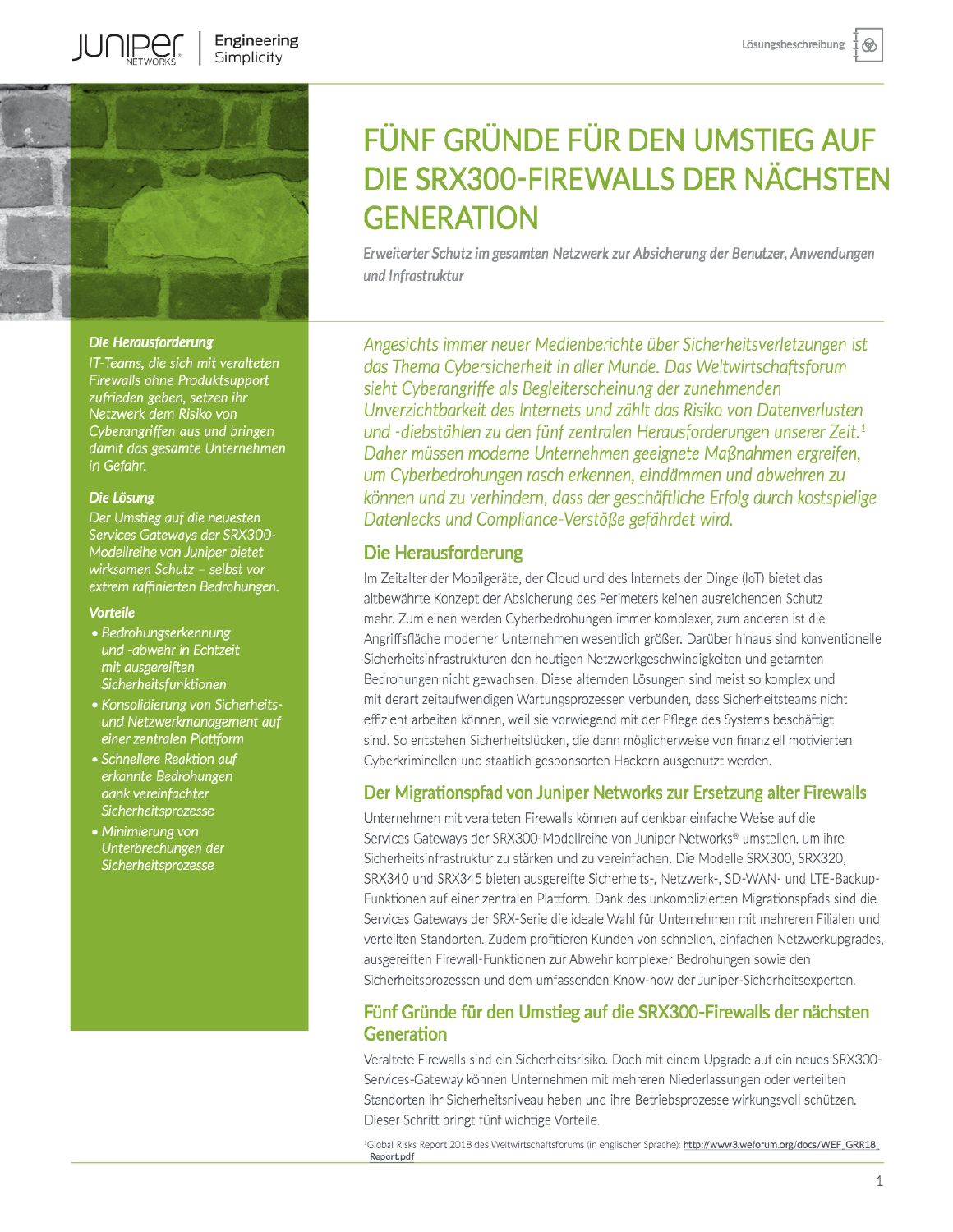- 1. Vereinfachte Infrastruktur für moderne Cybersicherheit: Die SRX300-Produkte dienen der Juniper-Plattform Connected Security als strategische Netzwerkkomponenten zur Durchsetzung von Richtlinien. Dadurch werden die Sicherheitsprozesse in Ihrem Unternehmen vereinfacht und Benutzer, Anwendungen und Infrastrukturen besser geschützt. Außerdem spürt die SRX300 im Zusammenspiel mit Juniper Sky™ Advanced Threat Prevention schwer zu erfassende Malware wie Ransomware auf und stellt sicher, dass Ihre Maßnahmen zur Cyberabwehr kontinuierlich auf neue Bedrohungen und Risiken abgestimmt werden. Dies ermöglicht die automatisierte Verwaltung und Durchsetzung von Sicherheitsrichtlinien in Ihrer gesamten Unternehmensinfrastruktur, basierend auf aktuellen Netzwerk- und Bedrohungsdaten.
- 2. Bedrohungsabwehr in Echtzeit: Die Integration der SRX300-Services-Gateways mit Juniper Sky ATP erweitert Ihre Sicherheitsinfrastruktur um eine zusätzliche Schicht, sodass nun auch vollkommen unbekannte Malware erkannt und abgewehrt wird, bevor sie ihr Ziel erreicht. Juniper Sky ATP nutzt maschinelle Lernalgorithmen, um mithilfe cloudbasierter Echtzeitdaten über das Internet und per E-Mail übertragene Dateien kontinuierlich auf Ransomware und andere getarnte Bedrohungen zu überprüfen. Durch die Kombination mit dieser Lösung können die SRX300-Firewalls gründliche Überprüfungen, Inline-Blocking und aussagekräftige Warnmeldungen bieten.
- 3. Stärkere Sicherheit bei optimaler Nutzung vorhandener Kenntnisse: Die SRX300-Modellreihe bietet stärksten Schutz für Unternehmensinfrastrukturen, die sich über mehrere Standorte erstrecken. Nach der Umstellung profitiert Ihr Unternehmen von den noch effektiveren Funktionen der aktuellen Version von Juniper Networks Junos®. Gleichzeitig bleibt Ihren Sicherheitsund Netzwerkteams die Einarbeitung in ein neues Betriebssystem für die Konfiguration und Administration neuer Netzwerke erspart, da die betreffenden Mitarbeiter auf ihre vorhandenen Juniper-Kenntnisse zurückgreifen können. Das bedeutet Effizienzsteigerungen in der IT und damit zusätzliche Zeit und Ressourcen für geschäftliche Innovationen.
- 4. Bereitstellungsmodelle für verteilte Enterprise-Infrastrukturen: Moderne Unternehmen mit verteilten Infrastrukturen und mehreren Filialen benötigen eine zentrale Plattform mit Sicherheits- und SD-WAN-Funktionen, die automatische Bereitstellungsprozesse (Zero Touch Provisioning), anwendungsbasiertes Routing und die Sicherstellung einer erstklassigen Servicequalität ermöglichen.
- 5. Sicheres Routing: Die Services Gateways der SRX300-Modellreihe bieten ein breites Spektrum an WAN-Konnektivitätsoptionen für Filialen und verteilte Standorte, da sie MACsec-Ports und integrierte Glasfaserports sowie LTE-Backups für Drahtlosnetzwerke unterstützen.

## So wählen Sie die richtige SRX300-Firewall für Ihr Unternehmen

Die SRX300-Produkte wurden speziell für die Anforderungen von Unternehmen mit verteilten Standorten entwickelt. Dabei können die Nutzer älterer Juniper-Firewalls auf das jeweils entsprechende SRX300-Nachfolgemodell umsteigen und so ihre Sicherheitsinfrastruktur mit innovativer Technologie der nächsten Generation modernisieren. Möglich sind beispielsweise folgende Migrationspfade:

- Wenn Sie derzeit ein SSG-5- oder SRX100-Modell verwenden. bietet sich ein Upgrade auf das Services Gateway SRX300 an.
- Wenn Sie derzeit ein SSG-20- oder SRX210/SRX220-Modell verwenden, bietet sich ein Upgrade auf das Services Gateway SRX320 an.
- · Wenn Sie derzeit ein SSG-140- oder SRX240-Modell verwenden, bietet sich ein Upgrade auf das Services Gateway SRX340 oder SRX345 an.

Das Modell SRX300 eignet sich perfekt für die Absicherung kleiner Zweigstellen und Ladengeschäfte, da es Sicherheits-, Routing-, SD-WAN- und WAN-Funktionen in einem kompakten Desktopformat vereint. Zusätzlich zu diesen Features bietet das ebenfalls für die sichere Anbindung kleinerer Niederlassungen ausgelegte Modell SRX320 optionale PoE+-Ports. Dagegen wurde das Modell SRX340 speziell für die sichere Anbindung mittelgroßer Filialinfrastrukturen konzipiert: Hier erhalten Sie neben konsolidierten Sicherheits-, Routingund SD-WAN-Funktionen im 1U-Format auch WAN-Konnektivität zur Anbindung von Remote-Standorten sowie optionale UTM-Funktionen (Unified Threat Management) und LTE-Backups für Drahtlosnetzwerke. Und für die Absicherung mittelgroßer bis großer Filialumgebungen gibt es das Services Gateway SRX345, das zusätzlich zu den bereits genannten Vorteilen Firewall-Durchsatzraten von bis zu 5 Gbit/s und einen IPsec-VPN-Durchsatz von 800 Mbit/s bietet.



SRX345